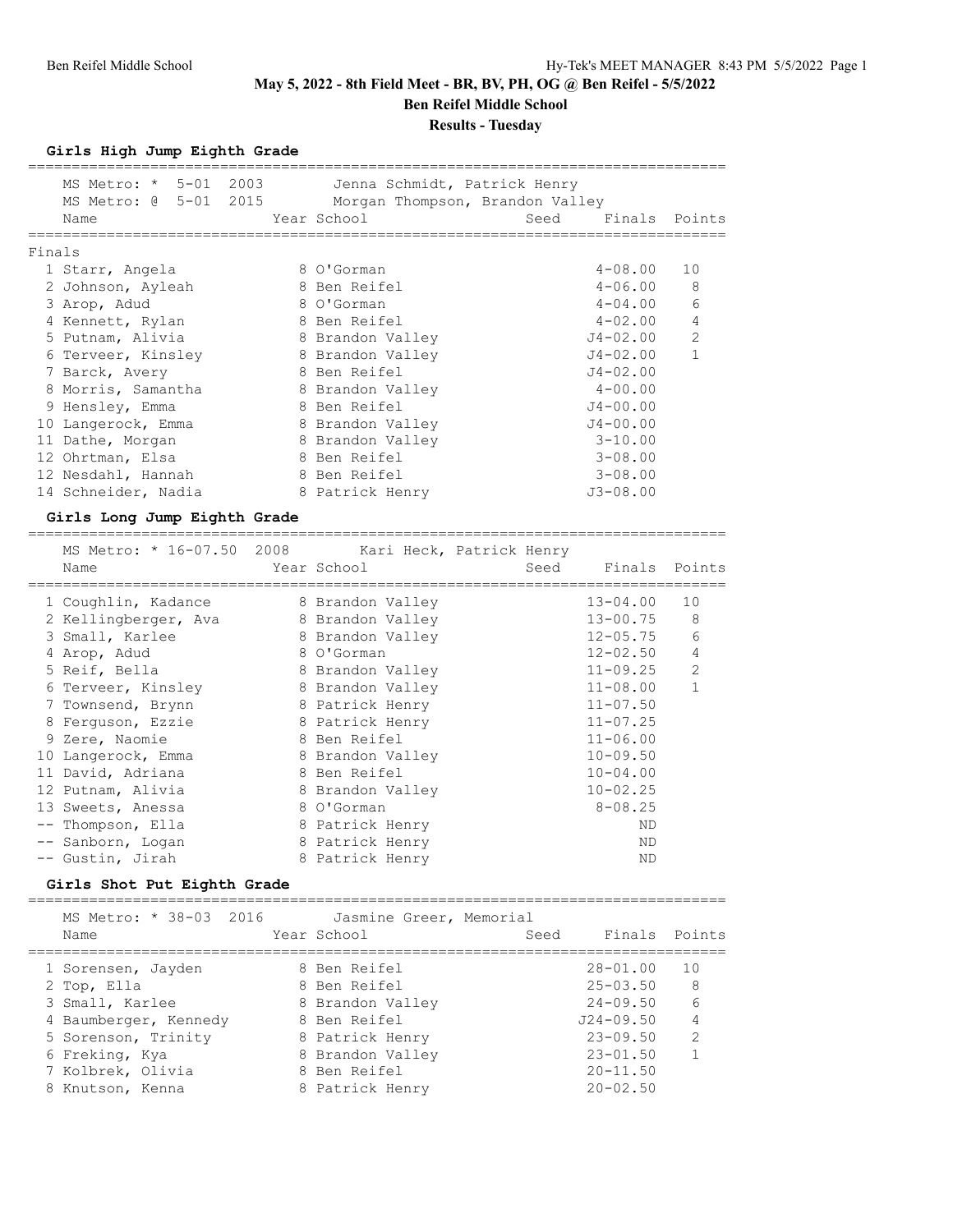**Ben Reifel Middle School**

### **Results - Tuesday**

### **....Girls Shot Put Eighth Grade**

| 9 Graff, Serena | 8 Patrick Henry | 19-11.50     |
|-----------------|-----------------|--------------|
| 10 Brekke, Emma | 8 Ben Reifel    | $13 - 02.00$ |

#### **Girls Discus Throw Eighth Grade**

================================================================================

| MS Metro: * 114-04 2003 | Jennifer Schuttloffel, Memorial |      |               |               |
|-------------------------|---------------------------------|------|---------------|---------------|
| Name                    | Year School                     | Seed | Finals Points |               |
| 1 Knutson, Kenna        | 8 Patrick Henry                 |      | $76 - 10$     | 10            |
| 2 Sorenson, Trinity     | 8 Patrick Henry                 |      | $70 - 0.5$    | 8             |
| 3 Lane, Ayva            | 8 Brandon Valley                |      | $68 - 07.50$  | 6             |
| 4 Sweets, Anessa        | 8 O'Gorman                      |      | $61 - 06$     | 4             |
| 5 Freking, Kya          | 8 Brandon Valley                |      | $59 - 07$     | $\mathcal{P}$ |
| 6 Kolbrek, Olivia       | 8 Ben Reifel                    |      | $56 - 02.50$  |               |
| 7 Baumberger, Kennedy   | 8 Ben Reifel                    |      | $55 - 09$     |               |
| 8 Ohrtman, Elsa         | 8 Ben Reifel                    |      | $51 - 00$     |               |
| 9 Meng, Kamimila        | 8 Ben Reifel                    |      | $43 - 01.50$  |               |

### **Boys High Jump Eighth Grade**

================================================================================

| MS Metro: * 6-00 2015 Jayden Johannsen, Patrick Henry |                  |              |                |
|-------------------------------------------------------|------------------|--------------|----------------|
| Name                                                  | Year School      | Seed         | Finals Points  |
| 1 Tynan, Brody                                        | 8 O'Gorman       | $5 - 02.00$  | 10             |
| 2 Woods, Jhace                                        | 8 Brandon Valley | J5-02.00     | 8              |
| 3 Casanova, Gavin                                     | 8 Patrick Henry  | $5 - 00.00$  | 6              |
| 4 Weeldreyer, Jaxson                                  | 8 O'Gorman       | $4 - 10.00$  | 4              |
| 5 Tidjani Abdelaziz, Munir 8 Ben Reifel               |                  | $4 - 08.00$  | $\overline{2}$ |
| 6 Laddusaw, Tayvin                                    | 8 Ben Reifel     | J4-08.00     |                |
| 7 Roth, Grant                                         | 8 O'Gorman       | $4 - 06.00$  |                |
| 8 Coughlin, Parker                                    | 8 Brandon Valley | $J4 - 06.00$ |                |
| 9 Baker, Ryan                                         | 8 Patrick Henry  | $J4 - 06.00$ |                |
| 10 Stocklin, Jack                                     | 8 O'Gorman       | $4 - 04.00$  |                |
| 10 Rodriquez, Nickolas                                | 8 Ben Reifel     | $4 - 04.00$  |                |
| 12 Uhing, Sam                                         | 8 Ben Reifel     | $J4 - 04.00$ |                |
| 13 Gunderson, Zachary                                 | 8 Ben Reifel     | $J4 - 04.00$ |                |
| -- Chuol, Jangjuol                                    | 8 Ben Reifel     | NΗ           |                |
| -- Humphrey, Jeremiah                                 | 8 Ben Reifel     | ΝH           |                |
| -- Maus, Isaih                                        | 8 O'Gorman       | NΗ           |                |

### **Boys Long Jump Eighth Grade**

|    | MS Metro: * 20-02 1981<br>Name | Jay Anderson, Edison<br>Year School | Seed | Finals Points |               |
|----|--------------------------------|-------------------------------------|------|---------------|---------------|
|    | 1 Bonwell-Witte, Dveyoun       | 8 Brandon Valley                    |      | $16 - 10.25$  | 10            |
|    | 2 Casanova, Gavin              | 8 Patrick Henry                     |      | 16-08.75      | 8             |
|    | 3 Vucurevich, Preston          | 8 O'Gorman                          |      | $15 - 07.25$  | 6             |
|    | 4 Mebius, Logan                | 8 O'Gorman                          |      | $15 - 05.00$  | 4             |
|    | 5 Cleberg, John                | 8 O'Gorman                          |      | $15 - 00.00$  | $\mathcal{L}$ |
|    | 6 Preheim, Austin              | 8 Brandon Valley                    |      | $14 - 11.00$  |               |
|    | 7 Leary, Chase                 | 8 Brandon Valley                    |      | $J14 - 11.00$ |               |
|    | 8 Laddusaw, Tayvin             | 8 Ben Reifel                        |      | $14 - 05.25$  |               |
|    | 9 Grajeda, Gerardo             | 8 Ben Reifel                        |      | $14 - 04.00$  |               |
| 10 | Barrera, Kevin                 | 8 Ben Reifel                        |      | $14 - 00.75$  |               |

================================================================================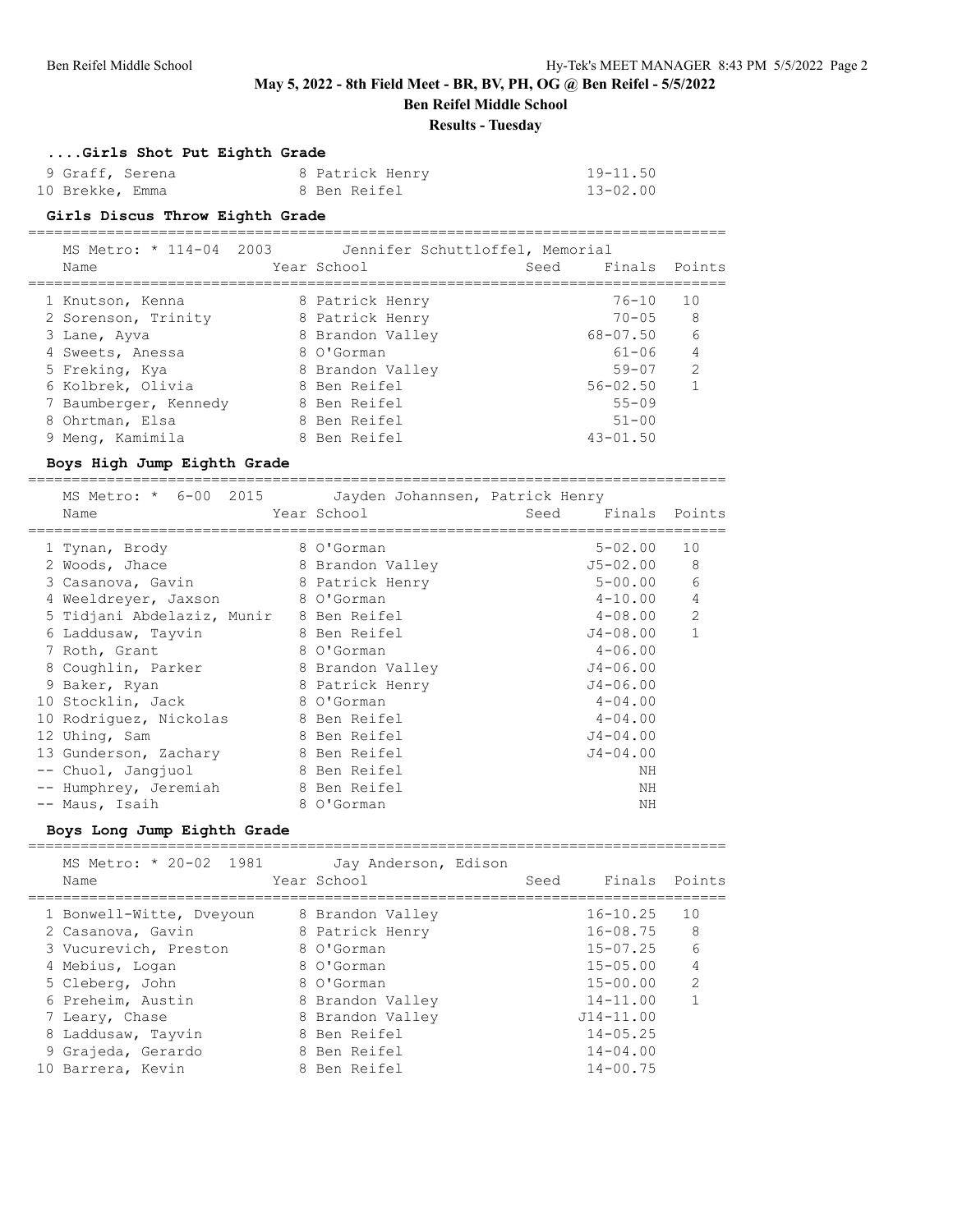**Ben Reifel Middle School**

**Results - Tuesday**

### **....Boys Long Jump Eighth Grade**

| 11 Muller, Maddox      | 8 Brandon Valley | $14 - 00.00$ |
|------------------------|------------------|--------------|
| 12 Lechtenberg, Miles  | 8 Patrick Henry  | $13 - 10.50$ |
| 13 Vahle, Cole         | 8 Brandon Valley | $13 - 09.50$ |
| 14 May, Thatcher       | 8 Brandon Valley | $13 - 09.00$ |
| 15 Kaufhold, Alexander | 8 Patrick Henry  | $13 - 06.00$ |
| 16 Stocklin, Jack      | 8 O'Gorman       | $13 - 01.25$ |
| 17 Buxengard, Jakob    | 8 Ben Reifel     | $11 - 10.25$ |
| 18 Kovash, John        | 8 O'Gorman       | $11 - 00.00$ |
| 19 Sichmeller, Peyton  | 8 Patrick Henry  | $10 - 11.25$ |
| 20 Hosman, Aiden       | 8 Patrick Henry  | $10 - 10.50$ |
| 21 Van Es, Kai         | 8 Brandon Valley | $10 - 02.75$ |
| 22 Nohrenberg, Landon  | 8 O'Gorman       | $10 - 01.75$ |
|                        |                  |              |

#### **Boys Shot Put Eighth Grade** ================================================================================

MS Metro: \* 56-04 1975 Steve Lukens, Edison Name Year School Seed Finals Points ================================================================================ 1 Laible, Joseph 8 O'Gorman 40-03.00 10 2 Casanova, Gavin 8 Patrick Henry 38-00.00 8 3 Douglas, Jackson 8 Ben Reifel 37-07.50 6 4 Hindbjorgen, Jack 8 Patrick Henry 37-04.00 4 5 Sejnoha, Henry 8 O'Gorman 34-08.50 2 6 Frost, Gable 8 Brandon Valley 33-04.00 1 7 Siemonsma, Rip 8 O'Gorman 32-09.00 8 Burch, Rylan 8 Patrick Henry 31-01.50 9 Elkin, Lander 8 Brandon Valley 30-08.50 10 Njingeh, Afouh 8 O'Gorman 29-10.00 11 Lingen, Jacob 8 Ben Reifel 29-04.00 12 Siemonsma, Emmanuel 8 Brandon Valley 29-03.50 13 Tuenge, Cayden 8 Ben Reifel 27-09.50 14 Esterling, Andrew 8 Ben Reifel 27-02.50 15 Baumann, Jackson 8 Patrick Henry 27-00.00 16 Blackmun, Kaleb 8 Ben Reifel 26-06.50 17 Struck, Cooper 8 O'Gorman J26-06.50 18 White, Daniel 8 O'Gorman 26-05.00 19 Schafer, Braxton 8 O'Gorman 25-10.00 20 Reckling, Sam 8 O'Gorman 23-06.00 21 Arbach, Easton 8 Ben Reifel 23-00.00 22 Torgerson, William 8 Ben Reifel 18-04.50 23 Schave, Cody 8 Ben Reifel 13-00.00

#### **Boys Discus Throw Eighth Grade**

================================================================================

| MS Metro: * 159-05 2017 |                  | Drake Swenson, Brandon Valley |               |
|-------------------------|------------------|-------------------------------|---------------|
| Name                    | Year School      | Seed                          | Finals Points |
| 1 Baker, Ryan           | 8 Patrick Henry  | $117 - 00.50$                 | 10            |
| 2 Pizarro, Ray          | 8 Brandon Valley | $113 - 09$                    | 8             |
| 3 Hindbjorgen, Jack     | 8 Patrick Henry  | $113 - 00$                    | 6             |
| 4 Laible, Joseph        | 8 O'Gorman       | $111 - 05$                    | 4             |
| 5 Hofer, Isaiah         | 8 Patrick Henry  | $109 - 11$                    | $\mathcal{D}$ |
| 6 Coughlin, Parker      | 8 Brandon Valley | $99 - 05$                     |               |
| 7 Douglas, Jackson      | 8 Ben Reifel     | $93 - 10$                     |               |
| 8 Blackmun, Kaleb       | 8 Ben Reifel     | $92 - 09.50$                  |               |
|                         |                  |                               |               |